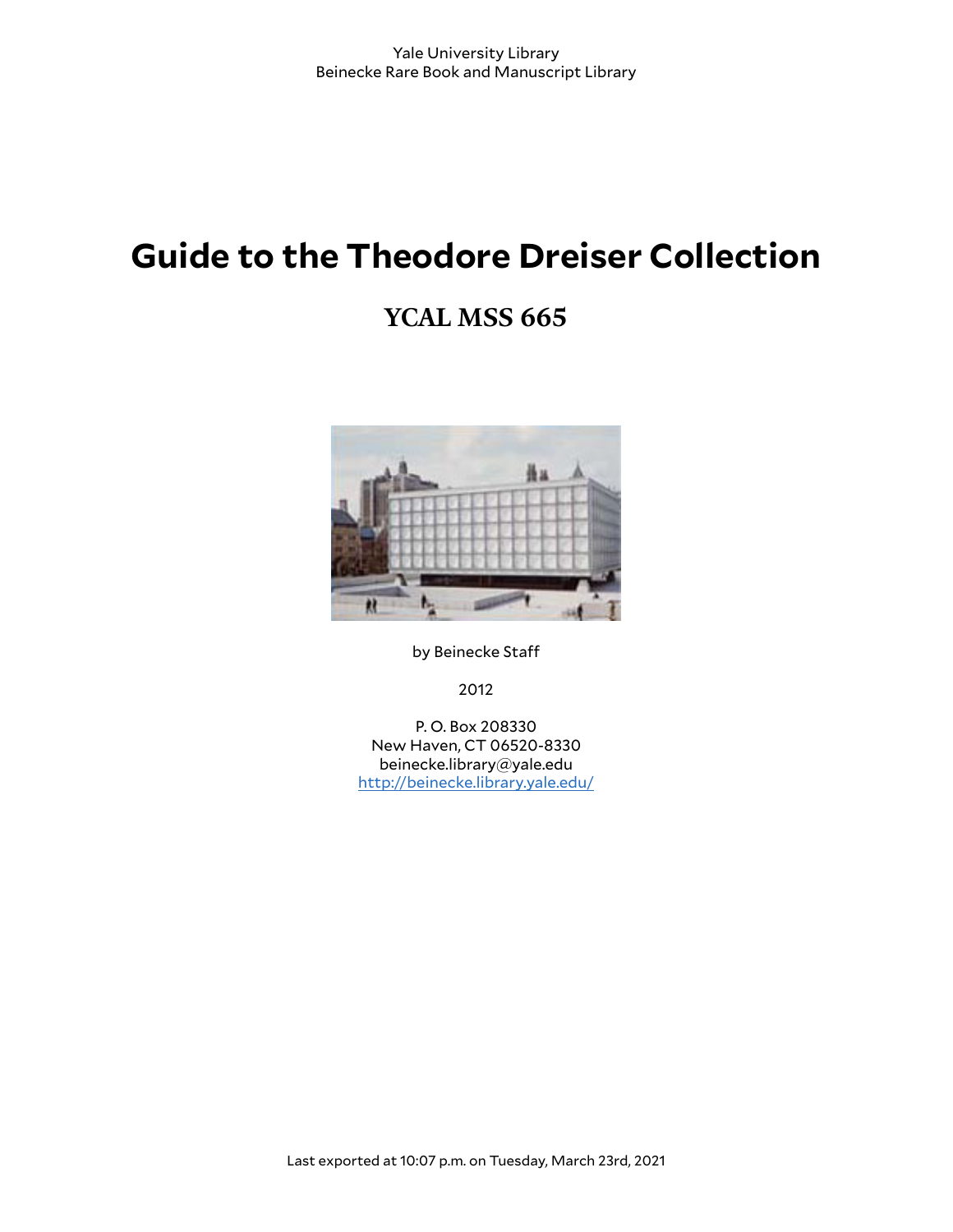## **Table of Contents**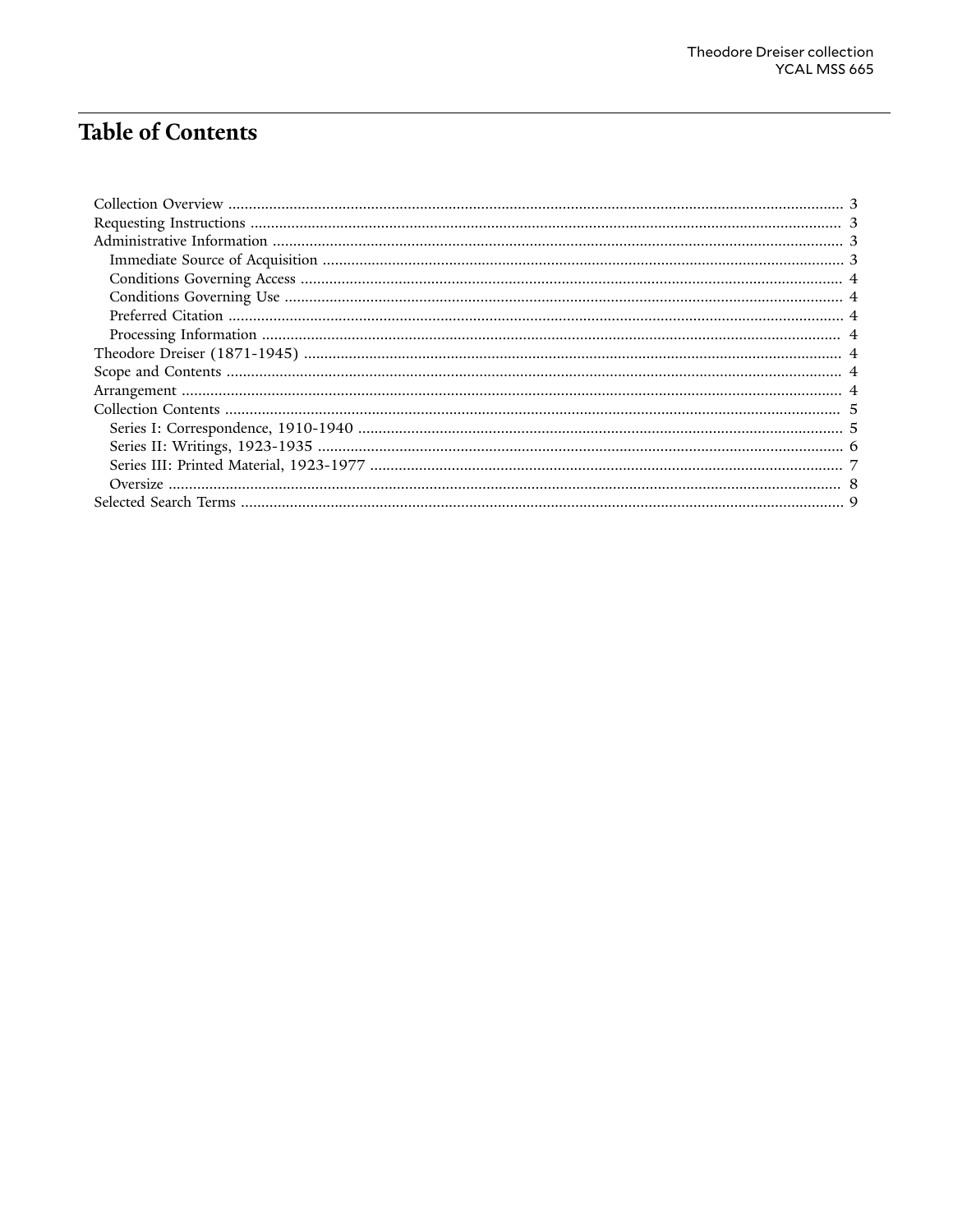#### <span id="page-2-0"></span>**Collection Overview**

|                                                  | <b>REPOSITORY:</b> Beinecke Rare Book and Manuscript Library<br>P.O. Box 208330<br>New Haven, CT 06520-8330<br>beinecke.library@yale.edu<br>http://beinecke.library.yale.edu/                                                                                                                                                                                                             |
|--------------------------------------------------|-------------------------------------------------------------------------------------------------------------------------------------------------------------------------------------------------------------------------------------------------------------------------------------------------------------------------------------------------------------------------------------------|
| <b>CALL NUMBER: YCAL MSS 665</b>                 |                                                                                                                                                                                                                                                                                                                                                                                           |
|                                                  | <b>CREATOR:</b> Dreiser, Theodore, 1871-1945                                                                                                                                                                                                                                                                                                                                              |
|                                                  | <b>TITLE:</b> Theodore Dreiser collection                                                                                                                                                                                                                                                                                                                                                 |
|                                                  | <b>DATES: 1910-1977</b>                                                                                                                                                                                                                                                                                                                                                                   |
| <b>BULK DATES: 1910-1940</b>                     |                                                                                                                                                                                                                                                                                                                                                                                           |
| PHYSICAL DESCRIPTION: 0.33 linear feet (2 boxes) |                                                                                                                                                                                                                                                                                                                                                                                           |
| <b>LANGUAGE: English</b>                         |                                                                                                                                                                                                                                                                                                                                                                                           |
|                                                  | <b>SUMMARY:</b> The collection contains letters written by Dreiser to colleagues and<br>friends, two literary manuscripts, seven printed writings from published<br>periodicals, and a group of clippings and ephemera about Dreiser and his<br>work. Correspondents include Ernest Augustus Boyd, Dudley Nichols, Willard<br>Huntington Wright, and the agency Management Ernest Briggs. |
|                                                  | <b>ONLINE FINDING AID:</b> To cite or bookmark this finding aid, please use the following link: http://<br>hdl.handle.net/10079/fa/beinecke.dreiser                                                                                                                                                                                                                                       |

#### <span id="page-2-1"></span>**Requesting Instructions**

To request items from this collection for use in the Beinecke Library reading room, please use the request links in the HTML version of this finding aid, available at [http://hdl.handle.net/10079/fa/beinecke.dreiser.](http://hdl.handle.net/10079/fa/beinecke.dreiser)

To order reproductions from this collection, please send an email with the call number, box number(s), and folder number(s) to [beinecke.images@yale.edu.](mailto:beinecke.images@yale.edu)

Key to the container abbreviations used in the PDF finding aid:

b. box f. folder

#### <span id="page-2-2"></span>**Administrative Information**

#### <span id="page-2-3"></span>**Immediate Source of Acquisition**

Acquired from various sources, including library staff, 1949-1977. Source information is recorded at folder level when known. For further information, consult the appropriate curator.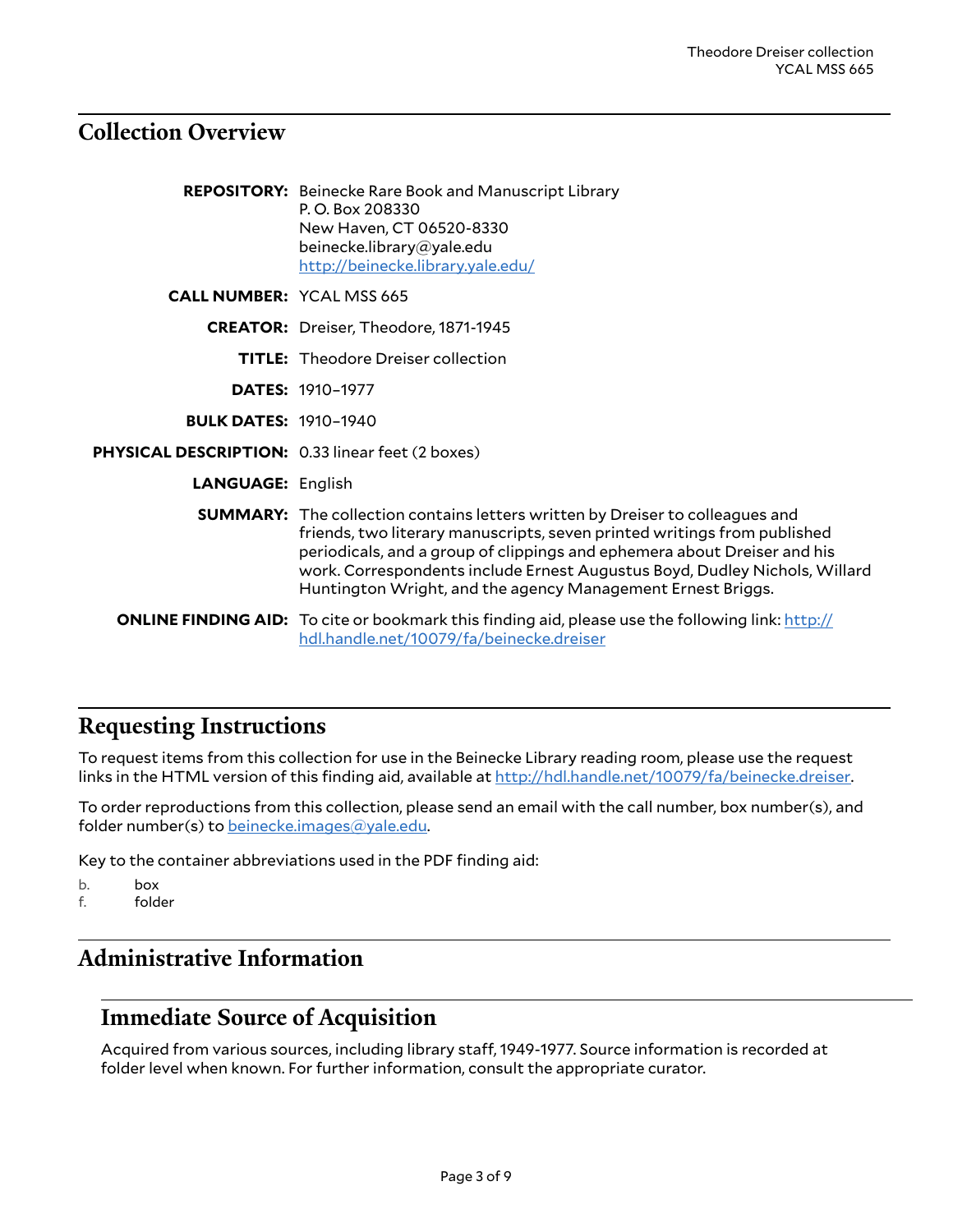#### <span id="page-3-0"></span>**Conditions Governing Access**

The materials are open for research.

#### <span id="page-3-1"></span>**Conditions Governing Use**

The Theodore Dreiser Collection is the physical property of the Beinecke Rare Book and Manuscript Library, Yale University. Literary rights, including copyright, belong to the authors or their legal heirs and assigns. For further information, consult the appropriate curator.

### <span id="page-3-2"></span>**Preferred Citation**

Theodore Dreiser Collection. Yale Collection of American Literature, Beinecke Rare Book and Manuscript Library.

#### <span id="page-3-3"></span>**Processing Information**

Collection are processed to a variety of levels, depending on the work necessary to make them usable, their perceived research value, the availability of staff, competing priorities, and whether or not further accruals are expected. The library attempts to provide a basic level of preservation and access for all collections, and does more extensive processing of higher priority collections as time and resources permit.

This finding aid was produced from a previously existing card set in the Manuscripts Catalog. All pertinent bibliographical information has been retained.

This collection includes materials previously identified by the following call numbers: Za Dreiser and Za D 814 +1.

#### <span id="page-3-4"></span>**Theodore Dreiser (1871-1945)**

Theodore Dreiser, American author and critic.

#### <span id="page-3-5"></span>**Scope and Contents**

The collection was assembled by the library, and contains letters written by Dreiser to colleagues and friends, two literary manuscripts, seven printed writings from published periodicals, and a group of clippings and ephemera about Dreiser and his work. Correspondents include Ernest Augustus Boyd, Dudley Nichols, Willard Huntington Wright, and the agency Management Ernest Briggs.

#### <span id="page-3-6"></span>**Arrangement**

Organized into three series: I. Correspondence, 1910-1940. II. Writings, 1923-1935. III. Printed Material, 1923-1977.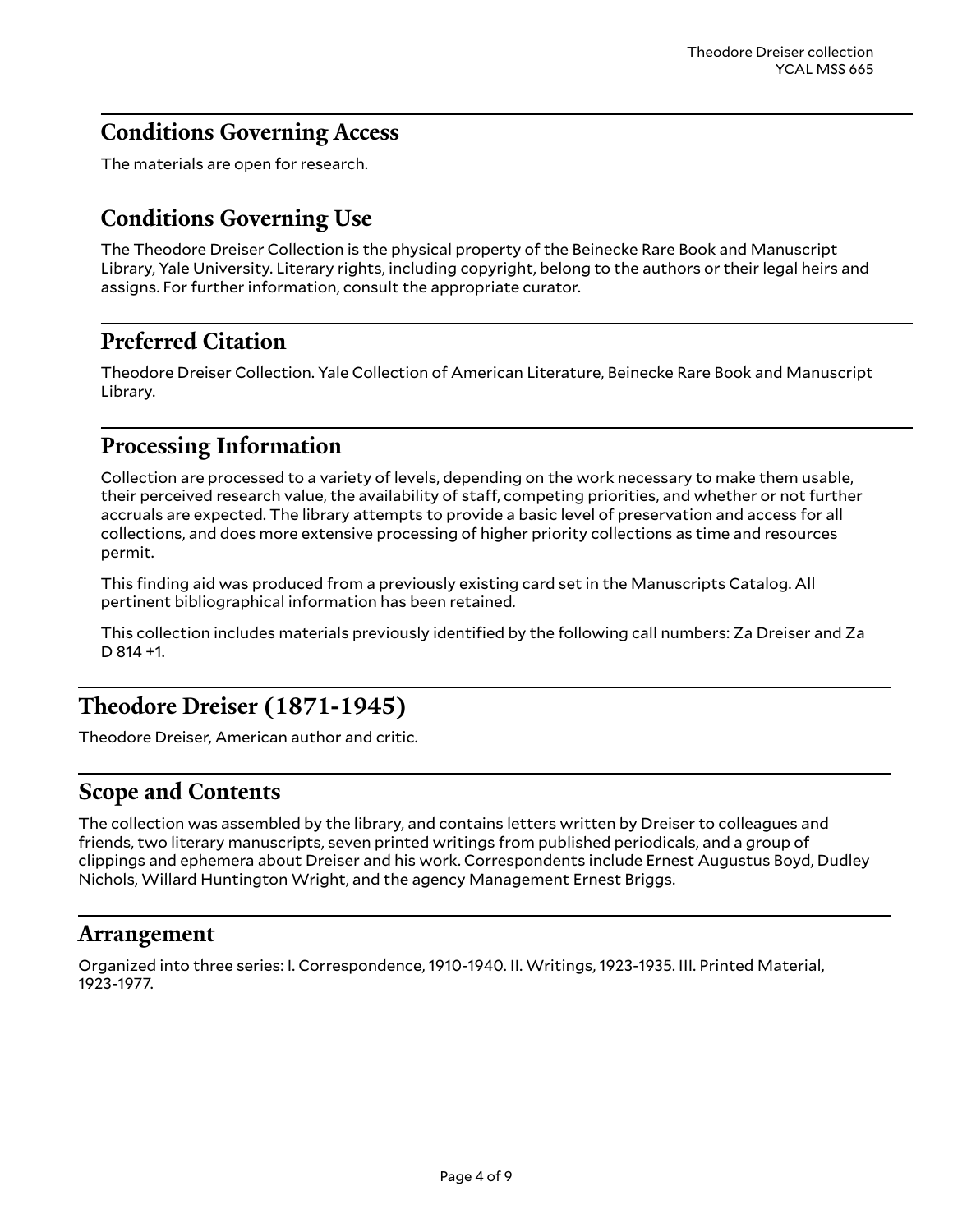## <span id="page-4-0"></span>**Collection Contents Series I: Correspondence, 1910-1940**

<span id="page-4-1"></span>*7 Folders*

Arranged alphabetically by correspondent.

| b. 1, f. 1 | Boyd, Ernest Augustus<br>Purchased from House of Books on the George B. Alvord Fund, 1952.                                                                                                                                                      | 1927-1936       |
|------------|-------------------------------------------------------------------------------------------------------------------------------------------------------------------------------------------------------------------------------------------------|-----------------|
| b. 1, f. 2 | Bramski, Mr. (of London)<br>Gift of Edwin J. Beinecke, 1954.                                                                                                                                                                                    | 1928 January 30 |
| b. 1, f. 3 | Cochrane, Charles<br>Gift of Frederic C. C. Boyd, 1941; removed from his autograph collection and<br>transferred from the Historical Manuscripts Room in 1953.                                                                                  | 1910 October 3  |
| b. 1, f. 4 | Management Ernest Briggs (Firm)<br>Purchased from Driscoll on the Elizabeth W. Manwaring Fund, 1951.<br>Includes flier advertising Dreiser's availability for lectures, and a carbon typescript<br>of one undated lecture on his life and work. | 1934-1938       |
| b. 1, f. 5 | Nichols, Dudley<br>Gift of Dudley Nichols, 1949 and 1953.<br>Includes as an enclosure, carbon typescript copies of a telegram from Fred Smith,<br>Finnish Relief Fund, to Dreiser, and Dreiser's reply.                                         | 1926-1940       |
| b. 1, f. 6 | Richards, Grant<br>Purchased from R. F. Metzdorf on the Francis O. Matthiesen Fund, 1955.                                                                                                                                                       | 1910 May 27     |
| b. 1, f. 7 | Wright, Willard Huntington<br>Purchased with Library Associates Funds.                                                                                                                                                                          | 1912-1913       |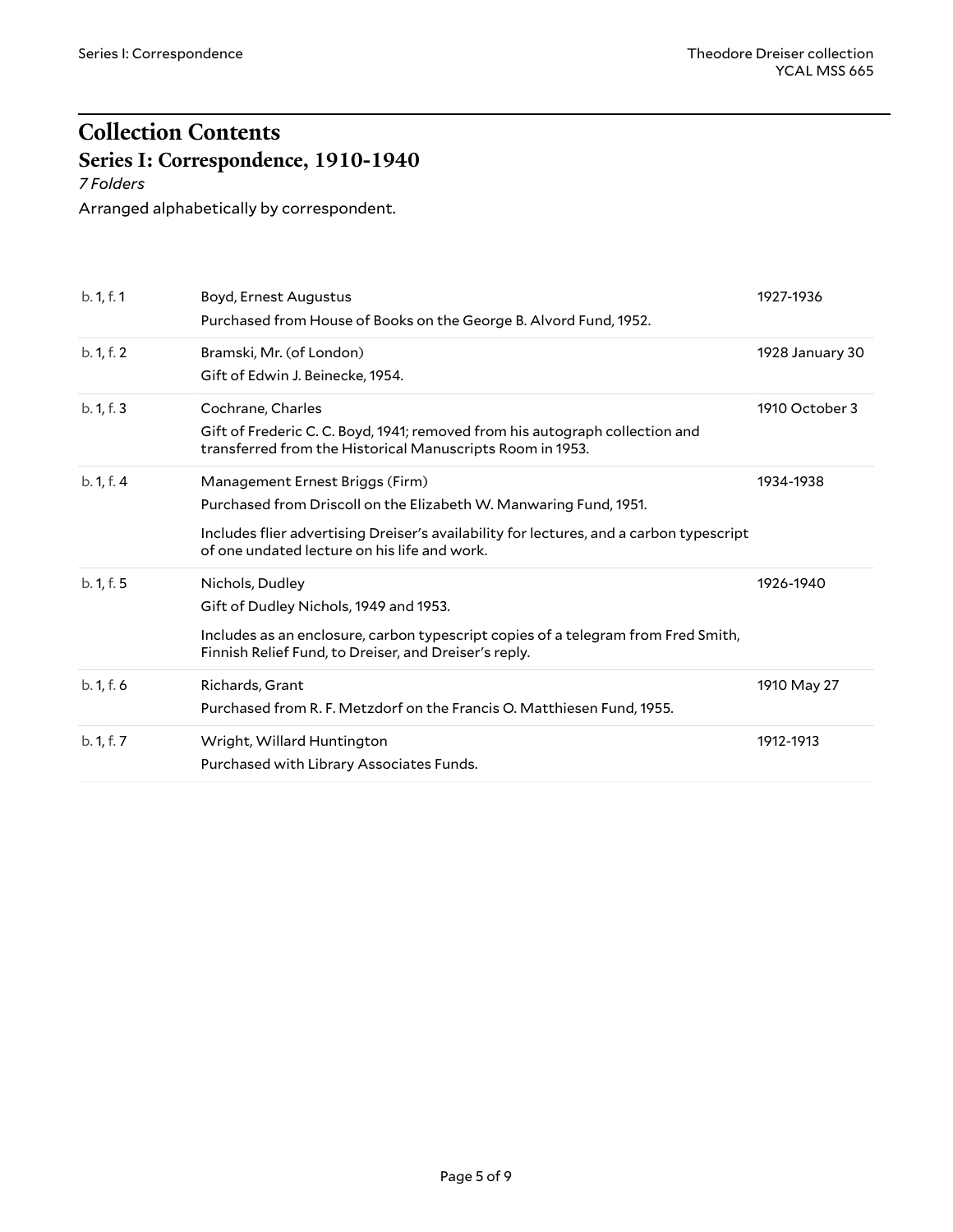### <span id="page-5-0"></span>**Series II: Writings, 1923-1935**

#### *3 Folders*

The series contains manuscripts and various writings cut from periodicals.

| b. 1, f. 8  | Introduction to The Road to Buenos Aires, by Albert Londres<br>Purchased from Myers on the George B. Alvord Fund, 1956.<br>Typescript, signed and corrected                                                                                   | circa 1928            |
|-------------|-----------------------------------------------------------------------------------------------------------------------------------------------------------------------------------------------------------------------------------------------|-----------------------|
| b. 1, f. 9  | "The Teller of the Story"                                                                                                                                                                                                                     | undated               |
|             | Purchased from The House of El Dieff (Feldman), 1952.                                                                                                                                                                                         |                       |
|             | Autograph manuscript with corrections, edits, and corrected carbon typescript<br>and typescript sections attached; later titled: "The Prince Who Was a Thief"                                                                                 |                       |
| b. 1, f. 10 | Clipped writings by Dreiser<br>Also stored in Box 2, folders 13-15                                                                                                                                                                            | 1923-1935,<br>undated |
|             | Includes a letter to the editor of the New York Globe (1921), a book review from<br>the Literary Review (1923), "Mark Twain: Three Contacts" (from Esquire, October<br>1935), and an essay from the <i>Daily News</i> , Los Angeles (undated) |                       |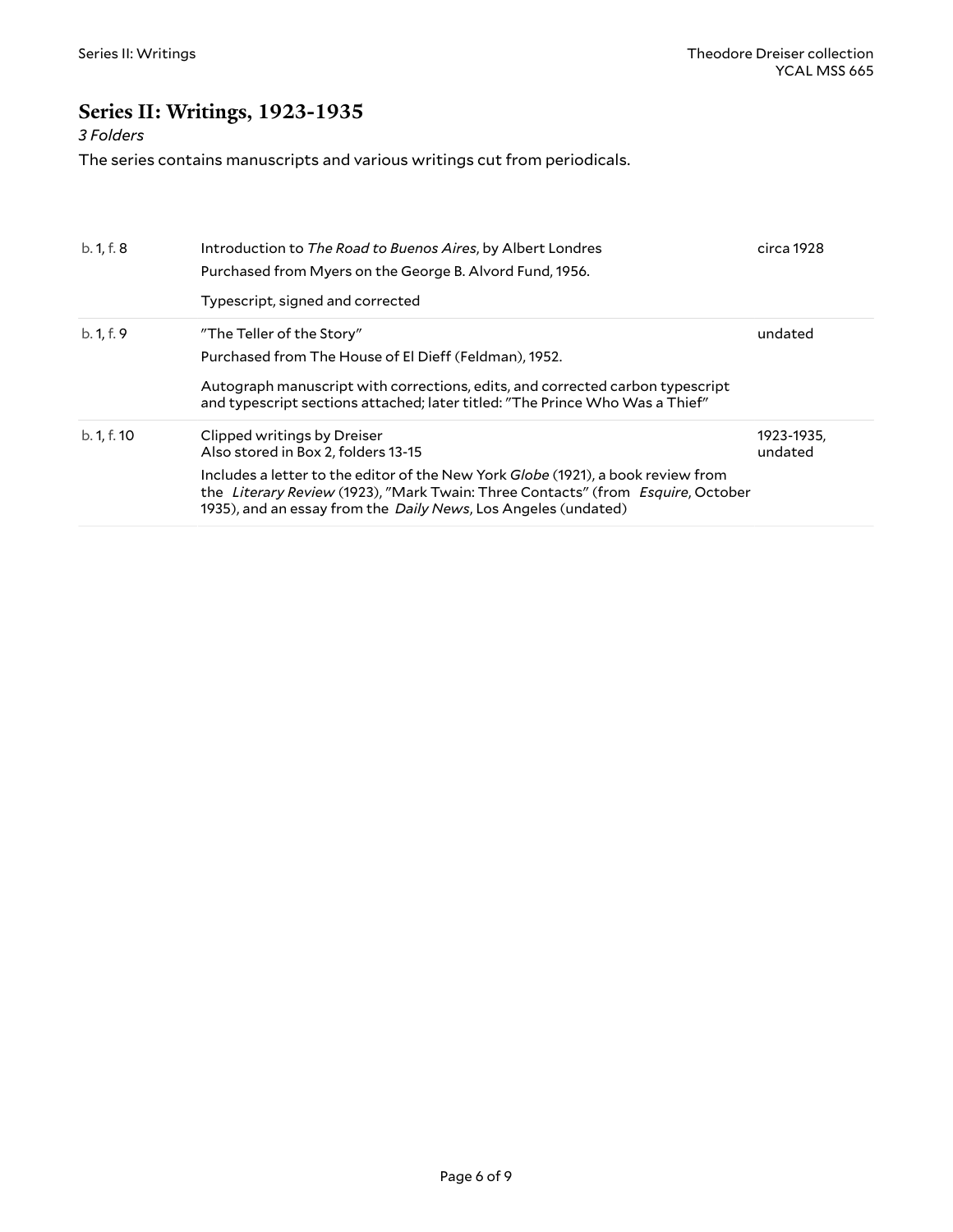### <span id="page-6-0"></span>**Series III: Printed Material, 1923-1977**

*2 Folders*

| b. 1. f. 11 | Clippings about Dreiser and his writings                                                                                                            | 1923-1977 |
|-------------|-----------------------------------------------------------------------------------------------------------------------------------------------------|-----------|
| b. 1, f. 12 | Other ephemera                                                                                                                                      | 1931-1971 |
|             | Includes printed "Pending Legal Contract" for film version of An American<br>Tragedy, a dust jacket for Jennie Gerhardt, and other printed material |           |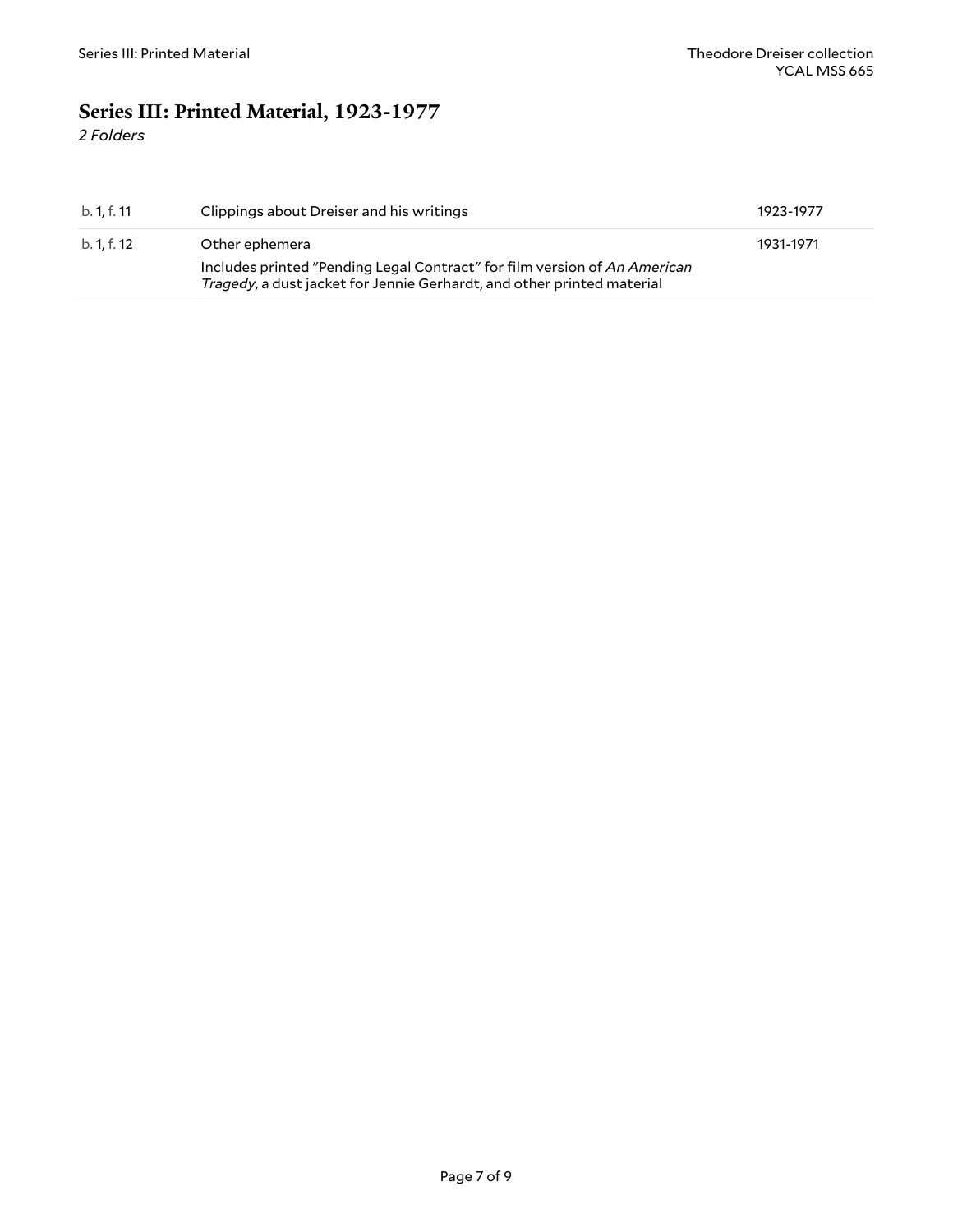#### <span id="page-7-0"></span>**Oversize**

| b. 2 Oversize, f.<br>-13 | In Series II: Clipped writings by Dreiser: "Five Poems," tearsheet from New York<br>Evening Post Literary Review                      | 1924 December<br>20 |
|--------------------------|---------------------------------------------------------------------------------------------------------------------------------------|---------------------|
| b. 2 Oversize, f.<br>14  | In Series II: Clipped writings by Dreiser: "The Great American Novel," in The<br>American Spectator                                   | 1932 December       |
|                          | Gift of Carl Van Vechten.                                                                                                             |                     |
| b. 2 Oversize, f.<br>15  | In Series II: Clipped writings by Dreiser: Walter Winchell column in New York Daily 1933 August 1<br>Mirror, quest-written by Dreiser |                     |
|                          | Gift of Carl Van Vechten.                                                                                                             |                     |